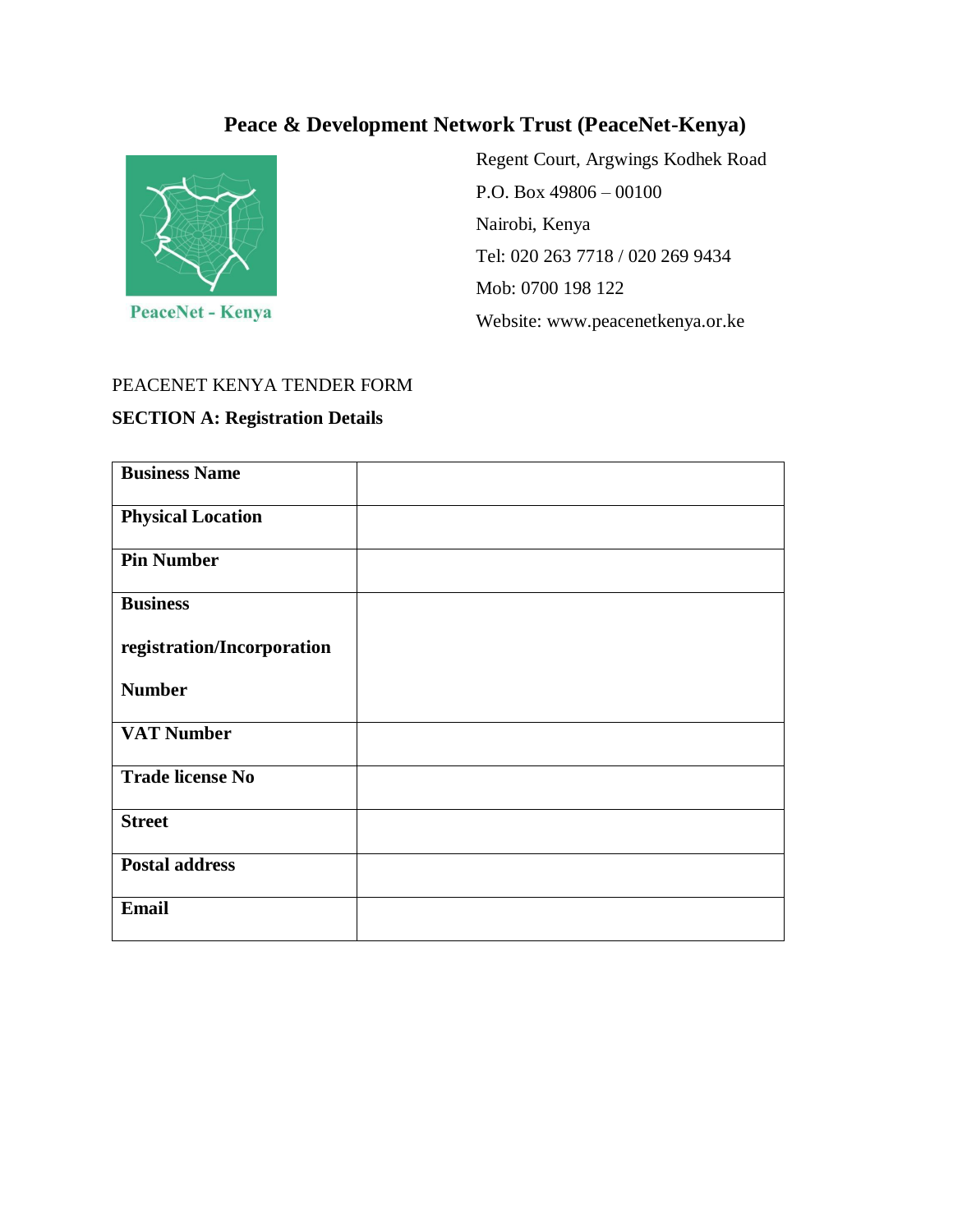## **SECTION B: Ownership Details**

| <b>Full Name</b> | <b>Ownership status eg</b><br><b>Director/Partner</b> | <b>Ownership Percentage</b> |
|------------------|-------------------------------------------------------|-----------------------------|
|                  |                                                       |                             |
|                  |                                                       |                             |
|                  |                                                       |                             |
|                  |                                                       |                             |
|                  |                                                       |                             |

## **SECTION C: Bidder Key Contacts Details**

| <b>Full Name of the contact</b> | <b>Mobile Number</b> | <b>Email Address</b> |
|---------------------------------|----------------------|----------------------|
| person                          |                      |                      |
|                                 |                      |                      |
|                                 |                      |                      |

## **SECTION D: Financial Capacity.**

| Aspect                         | <b>Response</b> |
|--------------------------------|-----------------|
| Annual income (Based on most   |                 |
| recent audited accounts) (KSH) |                 |
| Last Period of audit           |                 |
| <b>Bank Name/Branch</b>        |                 |
| <b>Bank account Number</b>     |                 |
| Credit Limit accorded in Ksh   |                 |
| Credit Period accorded in Days |                 |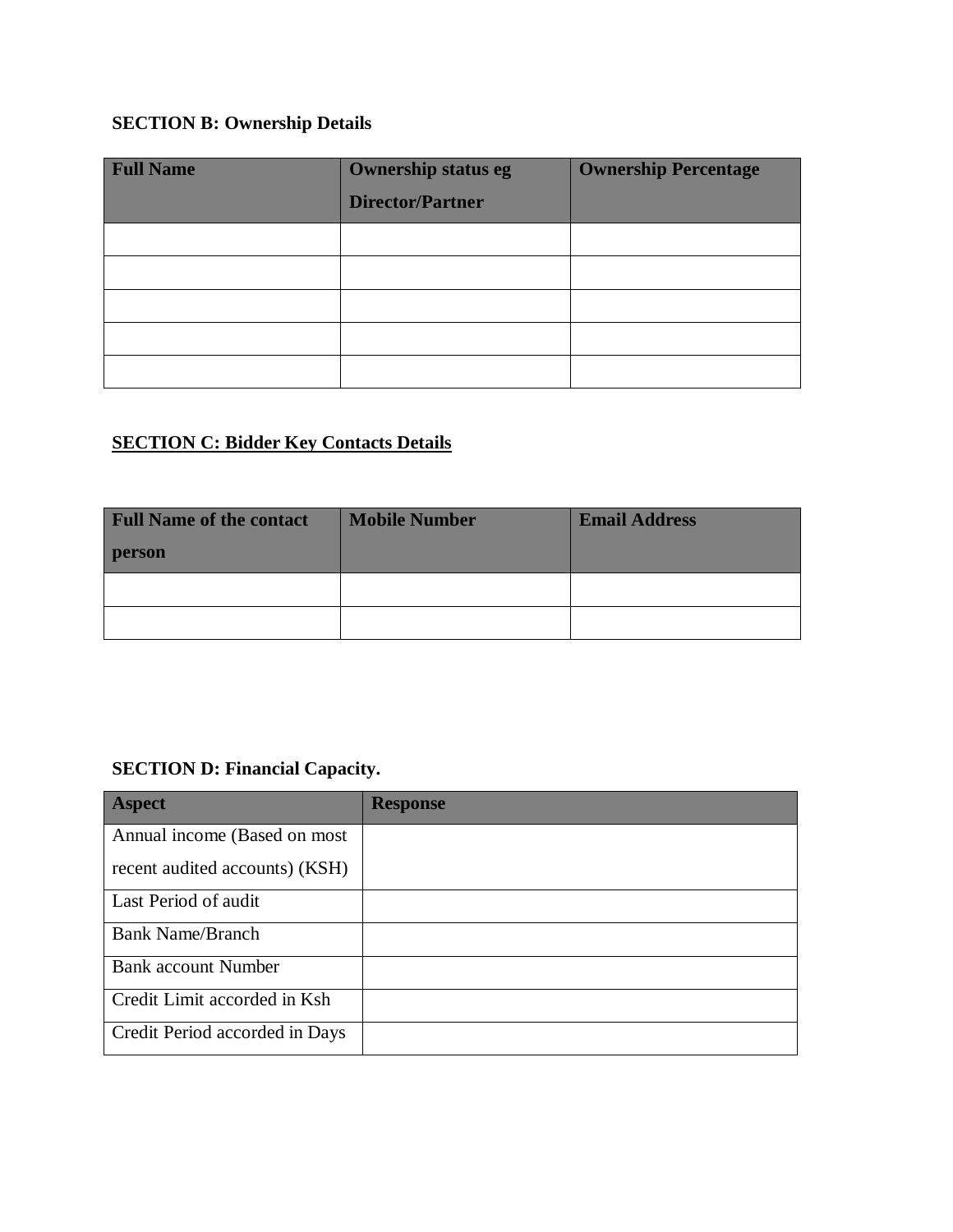## **SECTION F: Referees (Provide a list of 5 Current Clients)**

| <b>Name of Contact Person</b> | <b>Mobile No</b> | <b>Email Address</b> |
|-------------------------------|------------------|----------------------|
|                               |                  |                      |
|                               |                  |                      |
|                               |                  |                      |
|                               |                  |                      |
|                               |                  |                      |

### **SECTION F: Pricing**

## **Include your price list for whatever you are applying for**

| <b>Description</b> | Unit price | <b>Amount</b> |
|--------------------|------------|---------------|
|                    |            |               |
|                    |            |               |
|                    |            |               |
|                    |            |               |
|                    |            |               |
|                    |            |               |
|                    |            |               |
|                    |            |               |
|                    |            |               |
|                    |            |               |
|                    |            |               |
|                    |            |               |